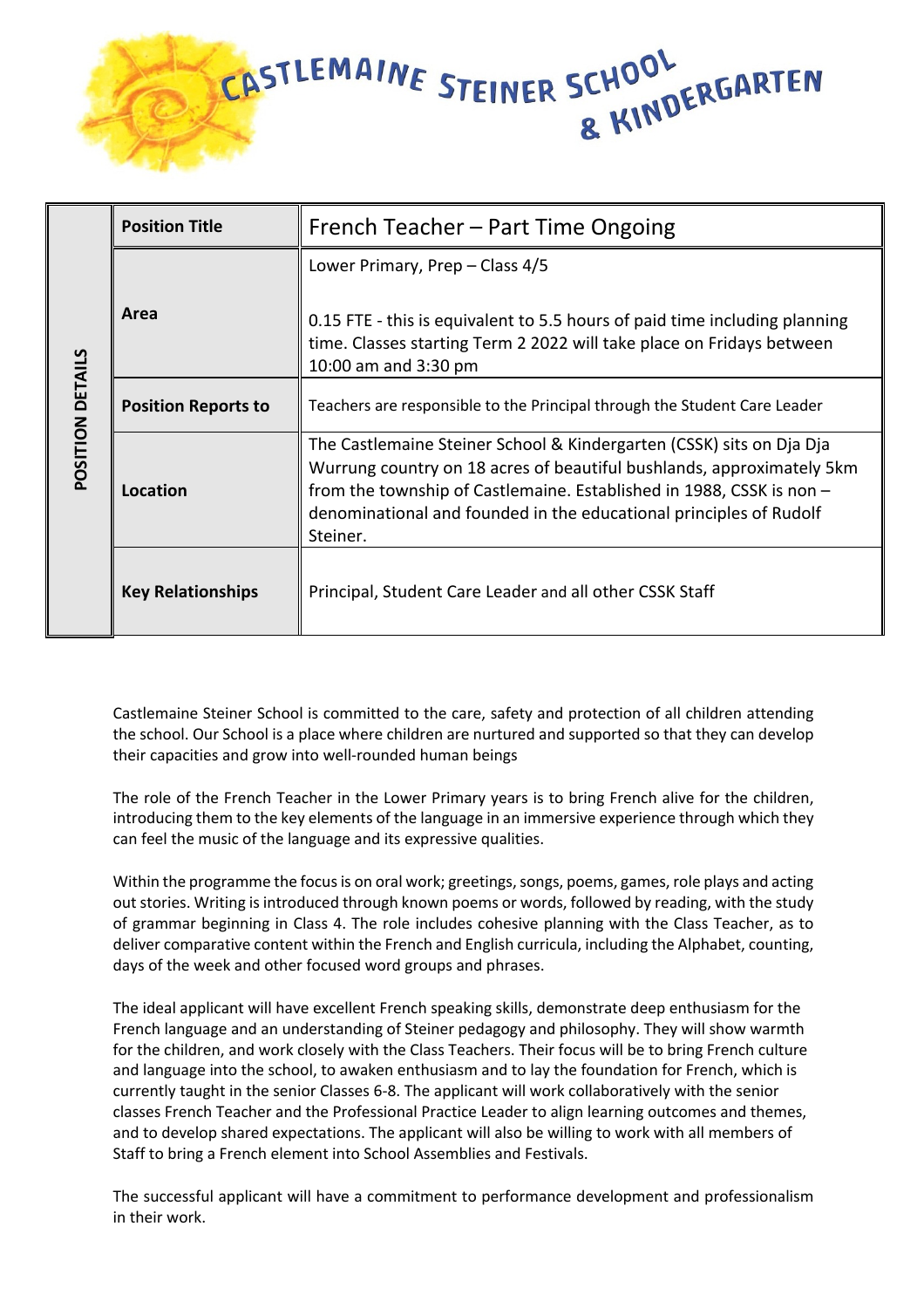|           | Demonstrated ability to confidently teach out of a love and respect for each child within<br>the class community and in ways that support diverse educational needs |
|-----------|---------------------------------------------------------------------------------------------------------------------------------------------------------------------|
|           | Demonstrated capacity for teaching of French to young children within a school setting                                                                              |
|           | Effective organisational skills in order to manage the workload and demands of the<br>teaching profession                                                           |
| CRITERIA  | Exemplary interpersonal communication skills within a collegial environment                                                                                         |
|           | Range of artistic abilities to support the delivery of a Steiner Education curriculum                                                                               |
| SELECTION | Demonstrated understanding of the LOTE Program within the Australian Steiner<br>Curriculum and the Victorian Curriculum                                             |
|           | Commitment to deepening an understanding of Steiner Education                                                                                                       |
|           | Demonstrated ability to form positive and professional relationships with families and to<br>maintain professionalism within a small community                      |
|           | Demonstrated understanding of appropriate behaviours when engaging with children<br>according to Child Safe Standards.                                              |
|           | Applicants must have Teacher registration with any Australian State or Territory.                                                                                   |
|           |                                                                                                                                                                     |

The selection process will take place involving:

- A panel interview.
- Presentation of and discussion around a simple portfolio of work (details will be provided to short-listed candidates).
- Possible teaching of a prepared mini-lesson under the supervision of a Class Teacher and the Student Care Leader

Applications, including a **Cover Letter**, **Curriculum Vitae with three education profession referees** and **a separate document addressing the Selection Criteria**, should be marked 'Private and Confidential' and forwarded to: recruitment@cssk.vic.edu.au Apply soon as applications will be reviewed on receipt.

For preliminary confidential enquiries or conversations about this position, please contact the CSSK Educational Leader, Hayley Bridgwood, (03) 5479 2000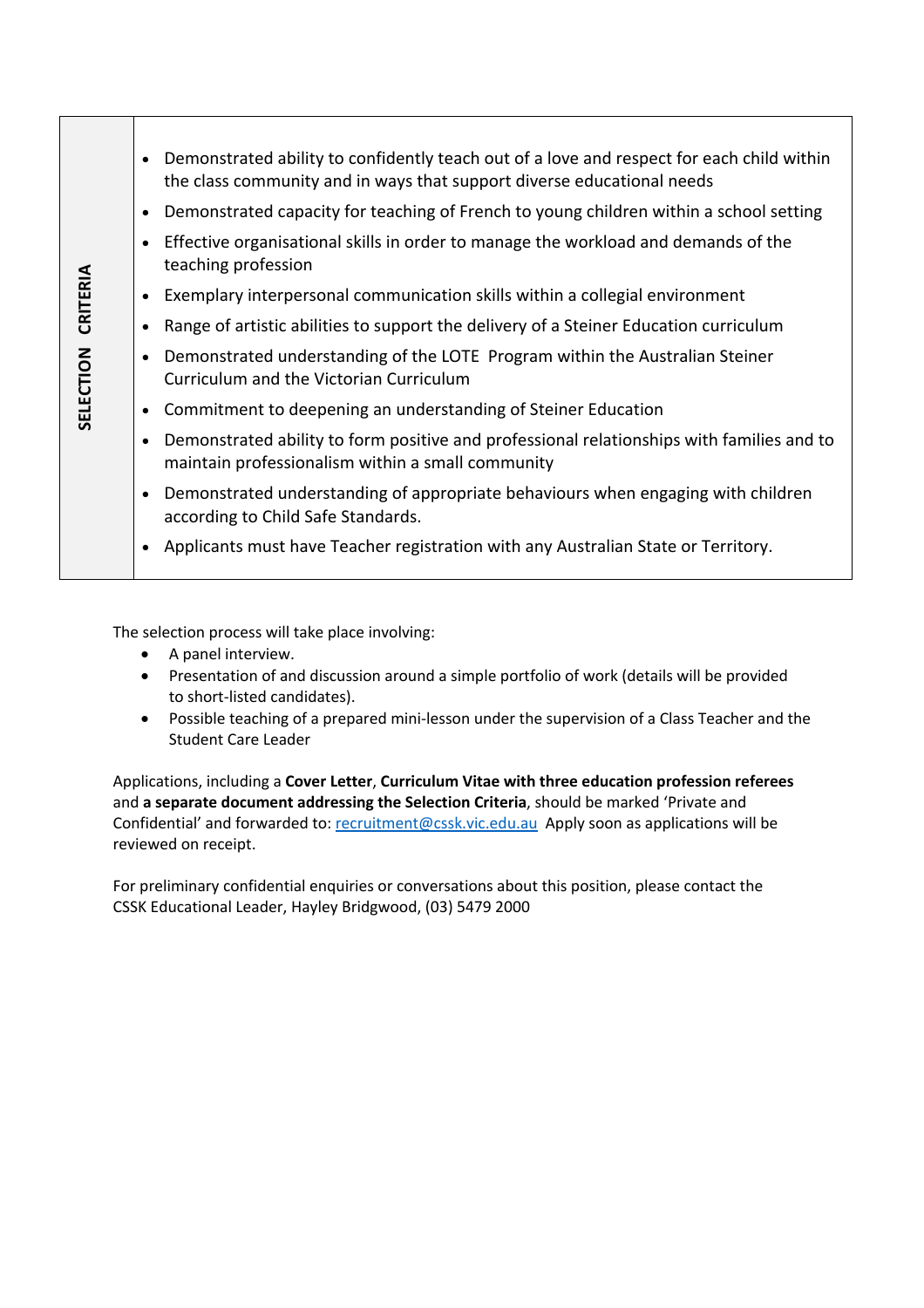# **ROLES AND RESPONSIBILITIES FOR TEACHERS AT CSSK**

# **Statement of Commitment to Child Safety**

The well-being and safety of all students is of central importance at Castlemaine Steiner School & Kindergarten (CSSK). Young people, including those of a linguistically or culturally diverse background, with a disability or who identify as Aboriginal or Torres Strait islander, have the right to be physically and emotionally safe at all times. They have the right to be protected from all abuse and neglect. All employees of Castlemaine Steiner School & Kindergarten are responsible for ensuring the Child Safe Policy is enforced and are required to sign the CSSK *Code of Conduct – Child Safety* and undertake training in this area as required. All applicants should be aware that the school conducts extensive background checks in accordance with our Child Safe Policy.

Teachers at CSSK work collaboratively to implement a variety of effective teaching strategies that visibly support participation and progress as shown through growth over time, and so contribute to **PRIMARY ROLE PRIMARY ROLE** providing the best possible education and duty of care for each student in light of the ethos of the School. Steiner education is based on the belief that the healthy foundation for adult life is built throughout childhood and that a proper understanding of the developmental processes during childhood make it possible to support the faculties of thinking, feeling and willing. One way in which Steiner education aims to nurture and protect these faculties in childhood is through providing experiences facilitated by each Teachers' aspirations to explore three ideals of truth, beauty and goodness.

## **Professional responsibilities include:**

- Teachers are expected to support the ethos of CSSK.
- Teachers are responsible for the maintenance of collegial and professional relationships with other members of the staff of CSSK.
- Within the areas defined below, Teachers working with the Student Care Leader, are responsible for any CSSK student assigned to their care.

#### **Teaching Practices**

As a Specialist French Teacher you are expected to:

- Adhere to the Principles of Teaching and Learning as indicated by the Australian Steiner Curriculum Framework and relevant Department of Education Victoria regulatory requirements.
- Promote an environment of dynamic, active and genuine learning.
- Collaborate with the Professional Practice Leader and other relevant Staff to develop and implement the French LOTE language programme from Prep to Class 5 (or with specified classes)
- Give adequate time to lesson planning, organization and documentation.
- Plan and organize lesson sequences which have clear intentions.
- Reflect on the effectiveness of their teaching individually and collaboratively.
- Keep accurate records of students' attendance.
- Monitor each student and provide feedback to students around their educational progress.
- Submit curriculum and assessment records to the Professional Practice Leader, as requested.
- Write formal academic reports that conform to School guidelines.
- Contribute to the writing of Individual Learning Plans (ILP) for students with educational support needs.
- Keep written anecdotal reflections and/or records of the educational assistance provided for review and discussion with the Learning and Support Team and relevant Class Teachers.
- Plan for and attend Parent/Student/Teacher interviews, as required.

RESPONSIBILITIES **RESPONSIBILITIES**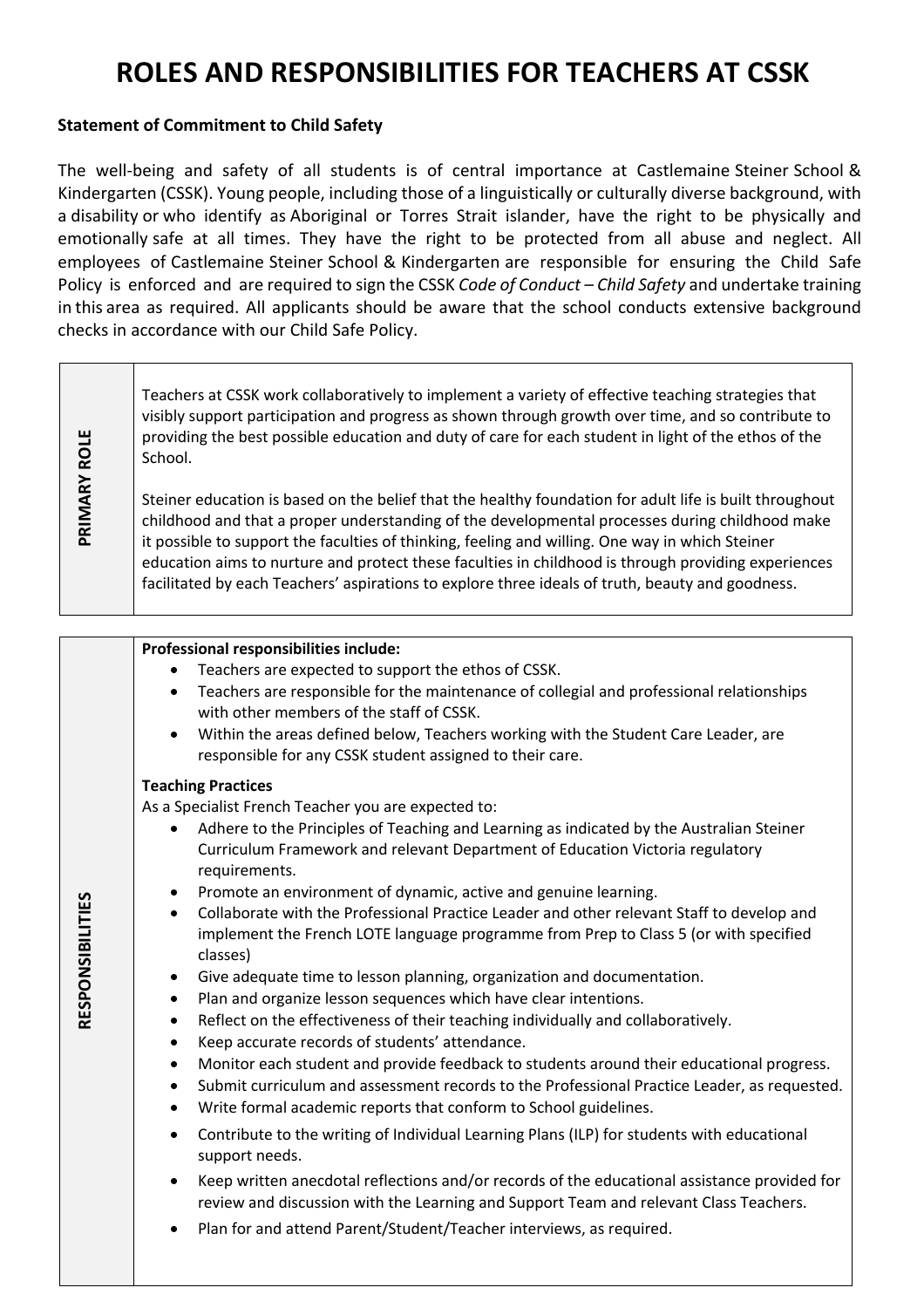## **Student Care**

Teachers are expected to:

- Be responsible generally for the appearance and behaviour of all CSSK students
- Participate in the School's Student Care systems and processes
- Care for students in a way that reflects the School's values
- Be sensitive to students experiencing educational difficulties
- Liase with the Student Care Leader concerning class groups and individual members.
- Attend meetings when required
- Attend all relevant School assemblies.
- Prepare for and attend Parent Information, Parent/Teacher and Transition meetings, as required.
- Attend School organized activities and festivals.

# **Professional Development**

Teachers are expected to:

- Keep up-to-date with curriculum and resource development.
- Have a commitment to learning and personal professional development.
- Use technology as relevant to CSSK context.
- Attend appropriate seminars and courses and participate in curriculum assessment and reporting meetings as appropriate.
- Maintain relationships with professional associations.
- Participate in the Professional Reflection and Review processes used at CSSK.

# **General, Administrative and other Activities**

In addition to the normal load of a teacher, Teachers are expected to:

- Attend Assemblies.
- Attend meetings as required.
- Undertake yard and other supervision duties as required.
- Participate in School camps as required.
- Attend Staff Planning and Professional Development Days.

Time that has not been assigned to classroom teaching is provided for the purpose of lesson preparation, assessment of students' work and collaboration with colleagues.

## **Measures of Good Practice**

Teachers at CSSK are expected to maintain exemplary practice in the educational enterprise in which they participate. Features of good practice for the teacher include:

- Excellent, responsive and enduring relationships with students marked by mutual respect, maintenance of dignity and professionalism.
- Highly developed communication and interpersonal skills with the ability to work as part of a collaborative team and build positive relationships with students, staff, parents, and external support agencies.
- The provision of high quality curriculum, assessment and reporting that supports students' developmental needs.
- The provision of educational opportunities, which enable all students to achieve their highest potential arising from the interweaving of ongoing research and insight into child development and principles of Steiner education, commitment to exploring current educational thinking, and ongoing collaboration with colleagues.
- Clear records of student attendance, progress and assessment, parent meetings, parent correspondence, and curriculum & assessment programs.
- Ongoing participation in professional development to cultivate Imagination, Inspiration and Intuition through development of an inner, meditative life in addition to group and individual study, artistic activity, and educational research.
- Excellent collegial relations.
- Openness to mentoring and coaching.
- Effective involvement in the general Student Care programmes and structure of the School.